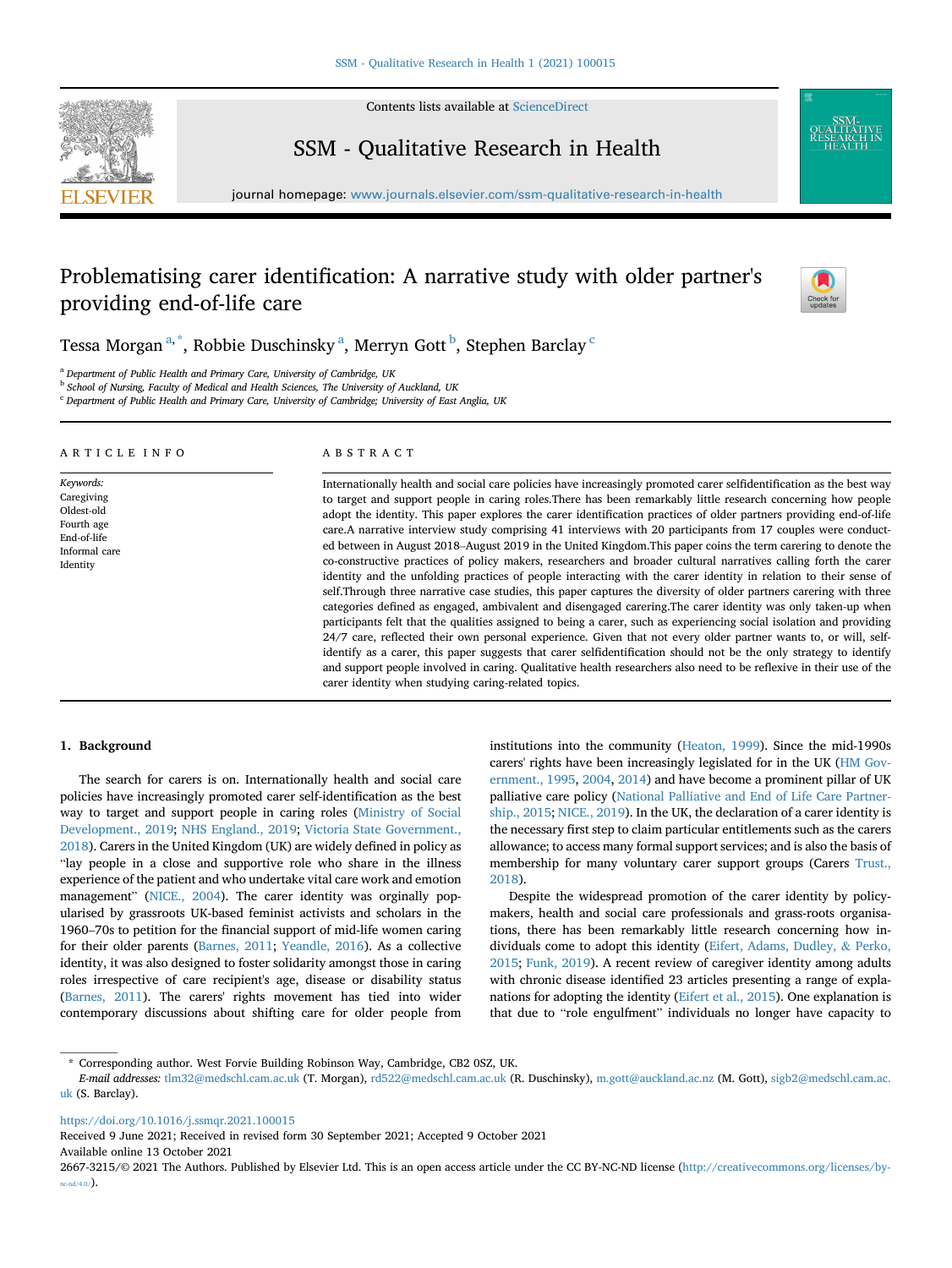sustain other identities outside of caring and therefore become a carer ([Skaff, 1992\)](#page-7-12). Another explanation suggests that the carer identity emerges with the loss of a shared identity, lifestyle and reciprocity within the relationship, typically due to the effects of cognitive impairment ([Coeling, Biordi,](#page-7-13) & [Theis, 2004;](#page-7-13) [Hayes, Boylstein,](#page-7-14) & [Zimmerman, 2009;](#page-7-14) [Lennaerts-Kats et al., 2020\)](#page-7-15). A third explanation suggests that culturally normative expectations placed on families, particularly women, to provide care naturalises the adoption of the identity [\(Hughes, Locock,](#page-7-16) & [Ziebland, 2013](#page-7-16)). Other studies indicate that familial expectations to provide care may impact individual's rejection of the identity. Instead, they may perfer their familial identity as a wife or daughter [\(Molyneaux,](#page-7-17) [Simpson,](#page-7-17) & [Murray, 2011](#page-7-17); [Turner et al., 2016\)](#page-7-18) or seek to maintain the dignity of their family member and therefore avoid introducing new hierarchies, denoted by carer/cared-for [\(Henderson, 2001\)](#page-7-19). To this end, Knowles and colleagues suggest that family and friends supporting people with long term conditions (LTC) did not identify as carers to avoid undermining the independence the their "care recipient", who was attempting to "self-manage" their conditions in line with policy directives ([Knowles et al., 2016](#page-7-20)).

Amidst the range of reasons for adopting or rejecting the carer identity, some consistent qualities have become apparent about the carer identity. First, the carer identity always emerges and is shaped by a range of pre-existing social identities such as relational status, situational identities (worker or retiree) and structural identities such as gender, ethnicity and class ([Eifert et al., 2015](#page-7-10)). Second, the carer identity does not map directly onto levels or types of caring activities. Studies have highlighted how bereaved people may continue to refer to themselves as carers even after the cessation of caring activities ([Larkin, 2009](#page-7-21)). As highlighted above, some people may be involved in physical and/or emotional care tasks yet refuse the identity. Strengthening this point, a recent study with 18 family and friends of people with Mild Cognitive Impairment found that only 3/18 participants identified as carers [\(Beatie](#page-7-22) [et al., 2021\)](#page-7-22). Participants instead overwhemlingly occupied a "liminal" category where they were unsure about the norms associated with the carer identity whilst also feeling that the current needs of their family member/friend were not severe enough yet to warrant seeing themselves as carers [\(Beatie et al., 2021](#page-7-22)). This study among others contributes to the growing scholarly calls to re-consider the prevailing logic that encouraging people to develop the carer identity is the best way to facilitate their support ([Funk, 2019](#page-7-11)). This concern is also supported by evidence that people who identify as carers tend to subordinate their own needs, indicating that identifying with the identity does not necessitate positive outcomes [\(Broady, 2015](#page-7-23); [Carduff et al., 2014](#page-7-24)).

This paradigm shift has important methodological implications for researchers given that for the most part researchers continue to assign the carer identity to their participants unreflexively. For example, in a recent systematic review of studies about oldest-old spouses providing end-oflife care, 15/19 categorised their participants as carers on the basis of the care-recipient's condition (Morgan, Bharmal, Duschinsky. R., & [Beatie et al., 2021\)](#page-7-22). The remaining four studies required participants to self-identify as carers to participate in the research [\(Morgan, Bharmal,](#page-7-25) [Duschinsky,](#page-7-25) & [Barclay, 2020\)](#page-7-25). Utilising the homogeneity offered by the carer identity, researchers have successfully brought to light the adverse psychological and physical impacts of providing care over the last 40 years ([Dassel](#page-7-26) & [Carr, 2016](#page-7-26); [Pinquart](#page-7-27) & Sörensen, 2003; [Schulz](#page-7-28) & [Beach,](#page-7-28) [1999\)](#page-7-28). This research has helped to sustain carers' rights as a political issue ([Barnes, 2011;](#page-6-0) [Larkin, Henwood,](#page-7-29) & [Milne](#page-7-30) & [Hatzidimitriadou,](#page-7-30) [2003\)](#page-7-30). Nevertheless, Trevor Adams has aptly acknowledged that much of the scholarship on informal care has become overly reliant on the "analyst's accounts" of the carer identity and a focus on "describing carers' inner mental states" [\(Adams, 2002](#page-6-1)) (p. 251).

The two prevailing theories underpinning carer identity development in the current literature are ripe for such critiques. Caregiver Identity Theory, for example, posits that the carer identity a dynamic process that intensifies over time in relation to the demands of their role, as well as being shaped by familial norms ([Montgomery](#page-7-31) & [Kosloski, 2009\)](#page-7-31). This

theory has been critiqued for presenting the carer identity in an overly deterministic manner, which as acknowledged above, does not fit with empirical findings that present a more inconsistent picture ([Beatie et al.,](#page-7-22) [2021;](#page-7-22) [Knowles et al., 2016\)](#page-7-20).

Positioning Theory, on the other hand, has become increasingly popular in this field of study as it presents a more fluid, situational view of the carer identity by emphasizing how individuals have a repertoire of positions that become more or less salient in particular contexts ([Harre,](#page-7-32) [Moghaddan, Cairnie, Rothbart,](#page-7-32) & [Sabat, 2009](#page-7-32); [Knowles et al., 2016;](#page-7-20) [O'Connor, 2007](#page-7-33)). Based in the intellectual tradition of Speech Act Theory, Positioning Theory hinges on the account of the "knowing subject" whose actions are shaped by discernible intentions [\(Austin, 1975\)](#page-6-2). Studies using Positioning Theory often reinscribe an individualistic, cognitive model of carer identification. This is epitomized in the current scholarly definition of carer identity as a "cognitive construction" that serves as an "interpretive frame and sets of standards used by individuals to make sense of personal experiences, actions, and emotions" [\(Funk,](#page-7-11) [2019\)](#page-7-11) (p. 14). This theory also contributes to the persistent gap in the literature around the impact of external interactions in shaping the carer identity [\(Funk, 2019;](#page-7-11) [O'Connor, 2007](#page-7-33)). Viewing the carer identity as a primarily cognitive process also runs counter to current sociological thinking about identity as no longer a "theory of the knowing subject, but rather a theory of discursive practice" [\(Foucault, 1977](#page-7-34); [Hall, 2000](#page-7-35)) (p. 6).

This paper aims to further the conceptualisation of the carer identity by deepening the account of carer identification as a discursive practice. This paper coins the term carering to denote the co-constructive practices of policy-makers, researchers and broader cultural narratives involved in calling forth the carer identity and the unfolding practices of people interacting with the carer identity on a psychic level as they square it with their sense of self. For conceptual clarity caring is understood in this paper as "persistent tinkering in a world full of complex ambivalence and shifting tensions" ([Mol, Moser,](#page-7-36) & [Pols, 2010\)](#page-7-36) (p. 14). To understand carering as a discursive practice, this paper focuses on the process of carer identification, rather than the identity itself. This paper understands identification as a dual process of subjectification [\(Greco](#page-7-37) & [Savransky,](#page-7-37) [2018\)](#page-7-37). First, identification is based on a process of interpellation whereby discourses and practices always attempt to hail us into place as social subjects of particular discourses (think about the purpose of the carer self-identification discourse) [\(Hall, 2000\)](#page-7-35). Identification also always involves what Stuart Hall has termed "psychic surturing" whereby individuals themselves must invest to some degree in the subjective self-constitution [\(Butler, 1992](#page-7-38); [Hall, 2000](#page-7-35)). In other words, there must be something that appeals to individuals in an identity for them to use it; although people need not be entirely cognizant of such reasons. Judith Butler contends that identification is always constructed in relation to the "other" [\(Butler, 1995](#page-7-39)). Identification remains an incomplete process and any identities produced never reflect a "true" proper fit as they are always on some level strategic or positional ([Hall, 2000](#page-7-35)).

This paper explores carering through narrative interviews with older partners providing end-of-life care. Older people represent the fastestgrowing group of "carers" across economically developed nations ([Carers, 2015\)](#page-7-40). They have been identified as a particularly vulnerable, as they tend to be caring whilst grappling with their own health issues (NHS England., 2019). Paradoxically, they have also been identified as a group who tend to underutilise existing support services [\(The Princess Royal](#page-7-41) [Trust., 2003\)](#page-7-41). It is therefore important both from a health service and social theory perspective to clarify the notable ambiguity arising around older people's views and uses of the carer identity in order to design strategies that best support them [\(Grande](#page-7-42) & [Ewing, 2019](#page-7-42); [Larkin et al.,](#page-7-29) [2018\)](#page-7-29). Such ambiguity is captured in Corden and Hirst's study based on a sample of 750 couples from the British Household Panel Survey, which found that partners aged 75 or more were twice as likely than those aged less than 50 years to identify as carers when providing end-of-life care. Neverthless, only half of respondents aged  $75+$  identified as a carer. The authors suggest that the disinclination to self-identify as a carer may be due to respondents own health issues, meaning that they may sometimes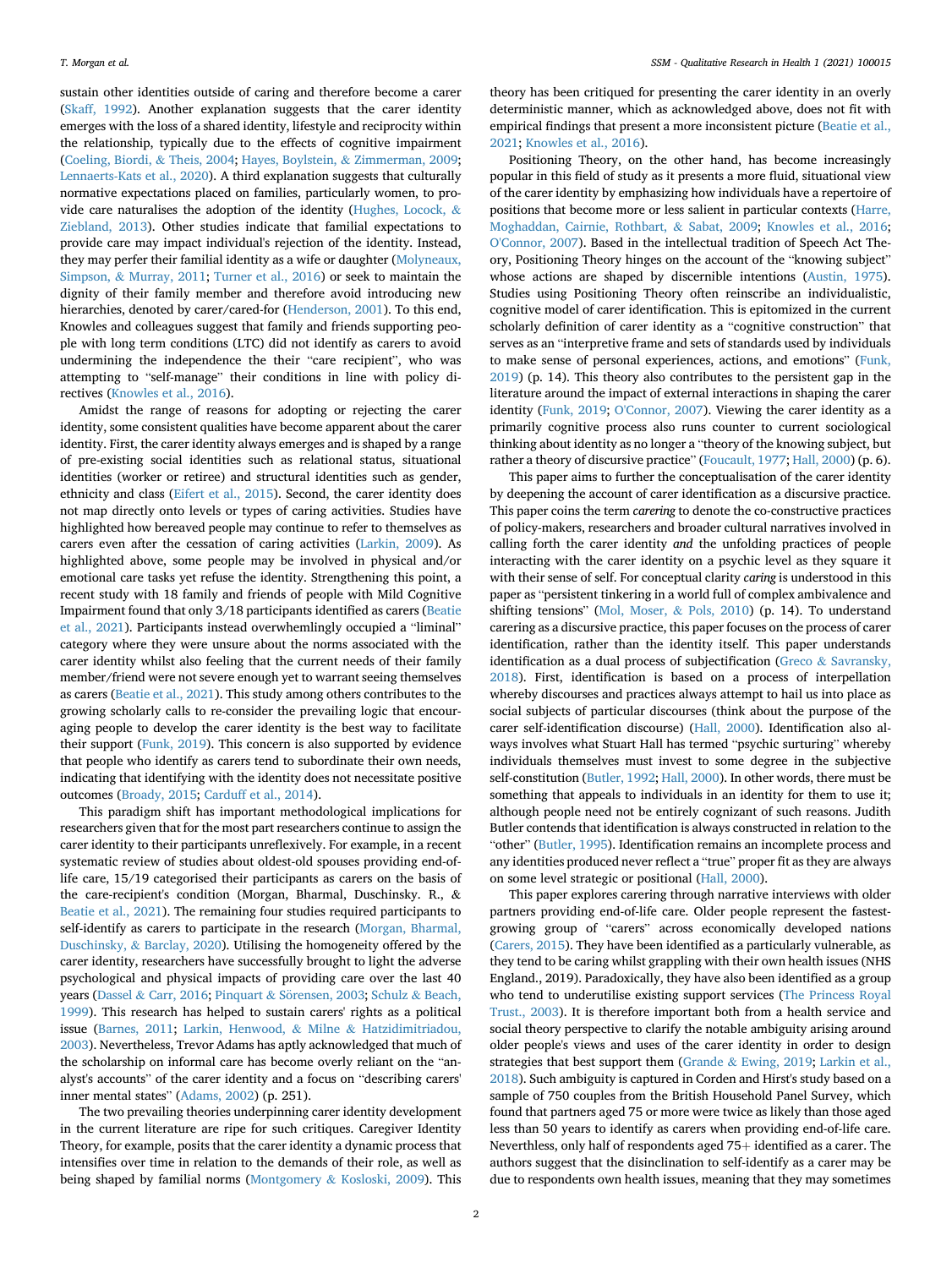be the cared-for too ([Corden](#page-7-43) & [Hirst, 2011\)](#page-7-43). The authors concede that further qualitative research is required to unpack these issues further ([Corden](#page-7-43) & [Hirst, 2011](#page-7-43)).

To contribute both to the theoretical concerns and practical questions that remain at large about th carer identity this paper seeks:

- To understand the carer identification practices of older partners providing end-of-life care.

### 2. Methodology

This study is shaped by a narrative approach that posits that storytelling is a fundamental "human impulse" through which people make sense of the world, themselves, and others [\(Kleinman, 1988;](#page-7-44) [Mishler,](#page-7-45) [1984\)](#page-7-45). Narratives provide a "referential context" through which people are made, known and interpreted by others [\(Kelly](#page-7-46) & [Dickinson, 1997;](#page-7-46) [Polkinghorne, 1988\)](#page-7-47). Narrative approaches have received growing interest in the health and social sciences as part of a broader challenge to positivist claims to a fixed reality [\(Bury, 2001;](#page-7-48) [Greenlaugh, 2011;](#page-7-49) [Riessman, 2008](#page-7-50)). As a sub-genre of qualitative research, a narrative approach analyses personal narratives, which comprise a "distinct form of communication" that involves the organisation of "events, objects, feelings or thoughts" and the "connecting and seeing the consequences" of these over time ([Chase, 2017,](#page-7-51) p. 928). Narrative approaches focus on the content, form and context of individual cases [\(Wiles, Rosenberg,](#page-8-2) & [Kearns, 2005\)](#page-8-2). The key aim of narrative analysis is to explore "the contradictions of social interaction and self-presentation" in such accounts ([Bury, 2001\)](#page-7-48) (p. 278). Analysts are also able to explore the ways individuals use stories to emplot their lives; as Arthur Frank puts it, to make "particular futures not only plausible but also compelling" ([Frank, 2010\)](#page-7-52) (p. 10). Therefore the narrative method is ripe for exploring the dual nature of carer identification as involving the interaction of broader discourses and individual's sense of self.

From a narrative approach, all parties in the interview are "neces-sarily and ineluctably active" in the production of meaning ([Holstein](#page-7-53)  $\&$ [Gubrium, 2002\)](#page-7-53) (p. 114). This method acknowledges how researchers participate in the constitution and reproduction of carering [\(Blue, Shove,](#page-7-54) [Carmona,](#page-7-54) & [Kelly, 2014](#page-7-54)) (p. 46). Recognising this, we used the phrase "looking after" to recruit participants rather than requiring they self-identify as carers to participate. Other empirical studies have used this phrasing to successfully recruit non-identifying carers providing care ([Corden](#page-7-43) & [Hirst, 2011](#page-7-43); [Jarvis](#page-7-55) & [Worth, 2005](#page-7-55)). Public consultation with 33 "carers" and seven formal care providers, and a care commissioner, during the conceptualisation of this study supported the decision not to use the carer identity on recruitment materials as it was identified as a barrier to participation.

Fieldwork took place between August 2018–August 2019 with participants living at home with their partner in Cambridgeshire or West London, United Kingdom. Participants took part in up to three semistructured in-person audio-recorded narrative interviews held approximately a month apart. The longitudinal approach enabled the interviewer (TM) to build rapport with participants whilst capturing their unfolding priorities and storylines, which enhanced the detail and depth of the data ([Murray et al., 2009\)](#page-7-56). To qualify for the study, participants had to be 70 or over and looking after their partner at home who had a diagnosed palliative condition. A horizontal sampling method was used, utilising strong and weak ties as "bridges" into new social networks ([Geddes, Parker,](#page-7-57) & [Scott, 2017\)](#page-7-57), meaning participants were recruited via two General Practitioner (GP) surgeries, two former carers and the dissemination of a recruitment flyer to carers' organisations. All potential participants were first contacted via the telephone to explain the study, to confirm their willingness to take part and arrange in-person meetings. All participants provided written consent at the beginning of each interview. Two participants agreed to interviews but subsequently withdrew from the study, one because he was himself diagnosed with terminal cancer and another because her husband only had days to live.

In total, 41 interviews were conducted with 20 participants across 17 couples.

As indicated in [Table 1](#page-3-0), nine participants took part in three interviews, five took part in two interviews and three took part in one interview. Reasons for not taking part in subsequent interviews were high care demands and/or physical and mental decline of one or both partners. In two extremes cases a couple were evicted and in one instance a carer died, thus precluding their study participation.

Participants were offered the choice to be interviewed either together or on their own, rather than predeterming the interview dynamic in line with divided scholarly opinion ([Rose](#page-7-58) & [Bruce, 1995;](#page-7-58) [Wadham, Simpson,](#page-8-3) [Rust,](#page-8-3) & [Murray, 2016](#page-8-3)). Due to the high level of cognitive-impairment amongst end-of-life partners, only two couples both became participants as they were cognitively capable as judged by the health care professional who referred them and were both willing to participate. For one couple a mid-life daughter also took part. Additionally, twelve severely cognitively-impaired partners were present during the interviews. While they were not included formally as participants as they could not legally consent, their presence and talk shaped the direction of the interview discussion. In the cases where both members were active participants there was a general ease of communication between partners and equal turn-taking to answer questions. Similar to [Ryan and](#page-7-59) [McKeown](#page-7-59)'s (2020) observations from interviews with couples were one had dementia, we observed subtle forms of participants self-silencing in order to maintain a front of coping and solidarity. This dynamic is explored in further in the third case study offered in this paper.

On average, interviews lasted one-and-a-half hours but ranged from 30 min to 6 h. The seven participants whose first interview lasted over 2 h tended to be socially isolated women often caring for non-verbal husbands with neuro-degenerative diseases. These participants tended to use the interview as a way of processing their caring situation as well as seeking to connect and spend time in a more relaxed fashion with the interviewer who was much younger woman in her mid-20s, something similarly observed by [Jen, Zhou, and Jeong \(2020\)](#page-7-60).

The first interview began with the question "What is it like looking after your spouse?" and was subsequently directed around what participants perceived as important and noteworthy ([Ziebland, 2013\)](#page-8-4). In the cases where both partners were present, this question was posed more broadly as "how do you look after each other?" The interview context triggered a carering moment by explicitly asking participants if they "saw themselves as carers?" typically as one of the last questions in the first interview. After a year in the field, the research team agreed that enough information had been collected for a nuanced analysis [\(Braun](#page-7-61) & [Clarke,](#page-7-61) [2019\)](#page-7-61).

#### 2.1. Data analysis

Analysis began during the interview process with TM recording fieldnotes directly after each interview ([Green et al., 2007](#page-7-62)). Each audio file was sent for transcription immediately so that TM could read each transcript and make notes about the key stories ahead of each follow-up interview. TM discussed these observations with participants to support the transparency and trustworthiness of the findings [\(Lincoln](#page-7-63) & [Guba,](#page-7-63) [1985\)](#page-7-63). Participants where subsequently categorised in relation to their responses to the explicit question about being a "carer" and to their wider use of the terms "carer" and "care" throughout their interviews. Once each case had been analysed, patterns of meaning were identified across cases [\(Riessman, 2008](#page-7-50)). Below we present three narrative case studies which exemplify typical examples of participants in each of the three carering categories. As indicated in [Table 1](#page-3-0), seven participants (notably all women) consistently engaged with the carer identity; eight were ambivalent about the label and four participants (including the 3 oldest participants in the sample) disengaged from identity completely. As the paper is focused specifically on older partner's identification practices, the mid-life daughter's identification was considered seperatley from this analysis.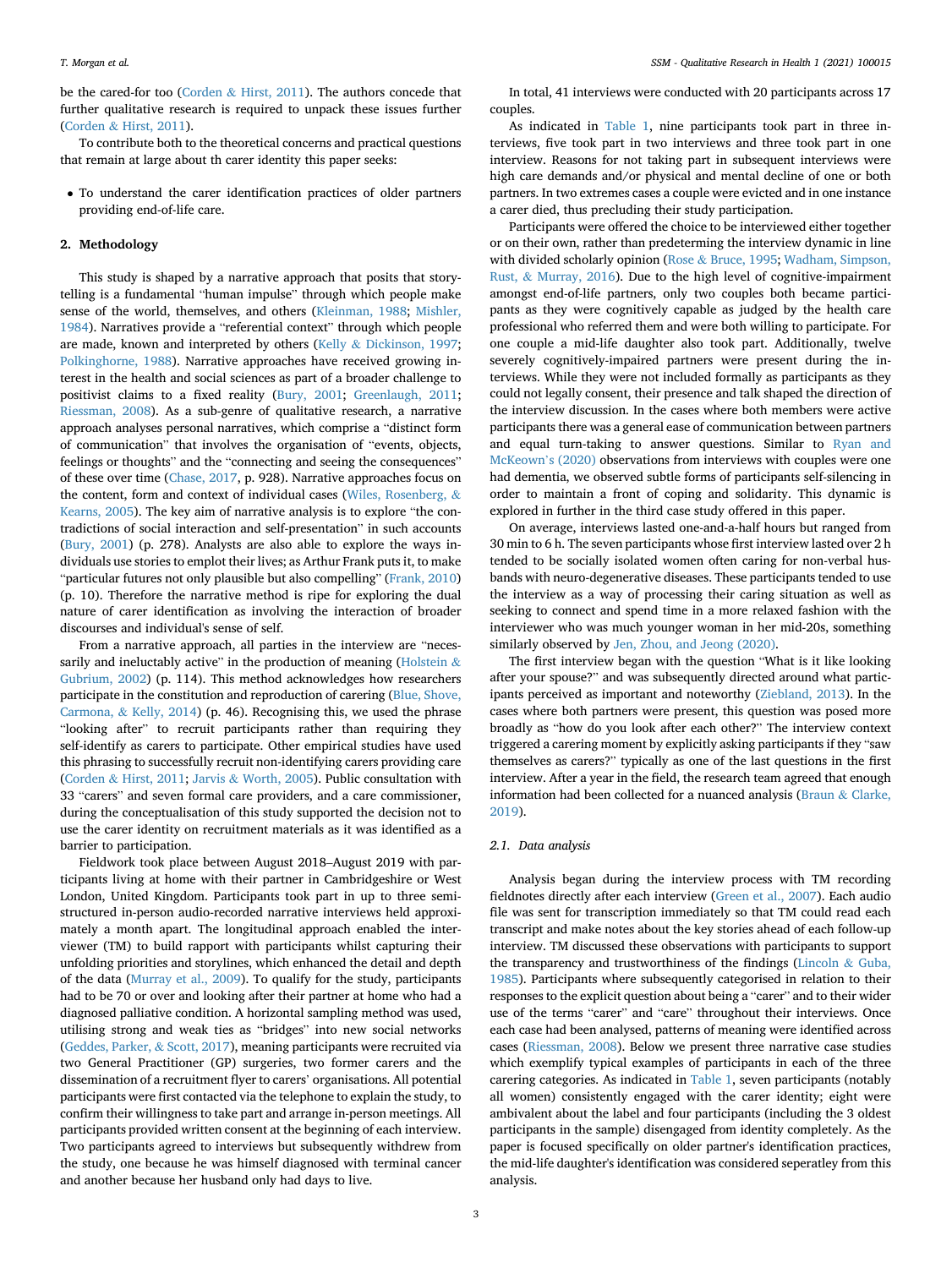<span id="page-3-0"></span>Table 1

Characteristics of participants.

| Couple<br>number | Partner<br>providing care | Age        | Ethnicity               | Care-receiving<br>partner                 | Age         | Ethnicity               | Care recipient<br>diagnosis                | Number of<br>interviews | Type of carering                                                                                  |
|------------------|---------------------------|------------|-------------------------|-------------------------------------------|-------------|-------------------------|--------------------------------------------|-------------------------|---------------------------------------------------------------------------------------------------|
| $\mathbf{1}$     | Wife                      | 78         | Scottish                | Husband                                   | 78          | Scottish                | Alzheimer's                                | 3                       | Ambivalent                                                                                        |
| $\,2$            | Wife                      | 74         | White<br><b>British</b> | Husband                                   | 74          | White<br><b>British</b> | Alzheimer's                                | 1 (Caregiver<br>died)   | Engaged                                                                                           |
| 3                | Husband                   | 84         | White<br><b>British</b> | Wife *                                    | 78          | White<br><b>British</b> | <b>Advanced Frailty</b>                    | 3                       | Disengaged (both)                                                                                 |
| 4                | Wife                      | 70         | White<br><b>British</b> | Husband                                   | 85          | White<br><b>British</b> | Vascular Dementia<br>(deceased)            | 3                       | Engaged                                                                                           |
| 5                | Wife                      | 73         | White<br><b>British</b> | Husband                                   | 85          | White<br><b>British</b> | Front temporal<br>Dementia                 | 3                       | Engaged                                                                                           |
| 6                | Wife                      | 77         | Welsh                   | Husband                                   | 89          | Jamaican                | Cancer and<br>Alzheimer's                  | 2 (Couple<br>evicted)   | Ambivalent                                                                                        |
| $\overline{7}$   | Wife                      | 80         | White<br><b>British</b> | Husband                                   | 84          | Irish                   | Cancer, Vascular<br>Dementia, Stroke       | 3                       | Engaged                                                                                           |
| 8                | Husband                   | 75         | White<br><b>British</b> | Wife *                                    | 73          | White<br><b>British</b> | COPD                                       | 3                       | Ambivalent (both)                                                                                 |
| 9                | Wife                      | 78         | White<br><b>British</b> | Husband                                   | 82          | White<br><b>British</b> | Vascular Dementia,<br>COPD                 | $\mathbf{1}$            | Engaged                                                                                           |
| 10               | Wife                      | 71         | White<br><b>British</b> | Husband                                   | 72          | White<br><b>British</b> | Alzheimer's and<br>Vascular Dementia       | 3                       | Ambivalent                                                                                        |
| 11               | Wife                      | 73         | White<br><b>British</b> | Husband                                   | 72          | White<br><b>British</b> | Parkinson's                                | 3                       | Ambivalent                                                                                        |
| 12               | Husband                   | 85         | White<br><b>British</b> | Wife                                      | 85          | White<br><b>British</b> | Alzhiemers                                 | $\overline{2}$          | Disengaged                                                                                        |
| 13               | Wife                      | 73         | White<br><b>British</b> | Husband                                   | 79          | White<br><b>British</b> | Parkinson's/Lewy<br><b>Bodies Dementia</b> | $\overline{2}$          | Ambivalent                                                                                        |
| 14               | Wife                      | 80         | Indian                  | Husband                                   | 84          | Indian                  | Alzheimer's                                | 2                       | Engaged                                                                                           |
| 15               | Wife                      | 77         | White<br><b>British</b> | Husband                                   | 82          | White<br><b>British</b> | Vascular Dementia                          | 3                       | Engaged                                                                                           |
| 16               | Wife                      | 89         | Italian                 | Husband                                   | 89          | Indian                  | Lewy Bodies<br>Dementia                    | $\overline{2}$          | Disengaged                                                                                        |
| 17               | Husband                   | 80         | White<br><b>British</b> | Wife                                      | 87          | White<br><b>British</b> | Stroke                                     | $\mathbf{1}$            | Ambivalent                                                                                        |
|                  |                           | $M = 77.5$ |                         | $*$ = care recipient<br>also participated | $M = 81.05$ |                         |                                            | 41                      | $Engaged = 7$<br>Ambivalent = $8$<br>Disengaged $=$ 4<br>$= 19$ (excluding mid-<br>life daughter) |

For the record, however, she actively referred to herself as a carer as did her mother. Participants are referred to with researcher-selected pseudonyms and the number of their interview. Quotations are presented at length with the interviewer's questions included in bold to capture the flow and interactions within interviews.

#### 3. Results

#### 3.1. Engaged carering

Mary, aged 74 white British, reflected that her husband Paul's diagnosis of early-onset Alzheimer's disease at the age of 64 had left her "in bed crying, crying, crying" (int 1). After the initial shock, she thought: "This isn't doing me any good, I've got to keep well, and I wanted to keep him going. So I toughened up (laughter)" (int 1). Mary's process of "toughening up" involved seeking out her local dementia carers support group which she and Paul, now aged 74, had remained members of for the past eight years. When asked "what it's like looking after your husband?" Mary directly referred to herself as a carer and linked it with the range of dementia-related organisations and activities she and her husband attended:

Hmm, I'm his carer, yeah. And he's fine, he's really good to lots of people.Yeah, but he gets well you can see. [pause] But he is, yeah, we do lots of things, uh huh, we play table tennis, we play short tennis, we go Memory Notes which is a singing group, we go to choir, we got to the [name of Carer's Organisation] with some friends, we go out for meals, go on holiday, we see our children and our grandchildren. (int 1)

By forming friendships and a social life through dementia-related connections, Mary hints at the way she has been "hailed" into the carer identity. Through frequent discussions at the carer group, which she refers to as the "best thing", Mary learnt that being a carer is to experience social isolation, chiming with her experience of caring as "so isolating", leaving her "in the same boat". By discussing the issue of isolation in the encompassing second person (you) and first-person plural (we), Mary underlines how the carer identity has been "surtured" into her sense of self:

They think it's the best thing ever because you feel so isolated, it's just you and the world and this poor person who we love and it's so isolating and it's such a shell shock to hear but erm, hmm, it's wonderful cos everybody's, oh, we're they're in the same boat and you have a good old chat about the problems that you have and a lot of them are very similar, obviously, with a lot of Alzheimer's are similar and, you know, the different types but there are similarities in them. (int 1)

While her isolation was directly related to her husband's inability to hold a conversation due to his declining cognition, it was intensified by her decision as a parent not to burden her children who had "busy lives". She quipped that "the last thing" her daughter who was a doctor needed "is a problem from me". Normative expectations of not burdening other family members responsible for their own nuclear families shaped the conditions of Mary's carering. This was also evident in her subsequent definition of what it was to be a carer in terms of its temporal intensity. This aligned with her perception, gleaned from the carer's group, that for the most part as carers you are "on your own" facing a high level of care responsibilities: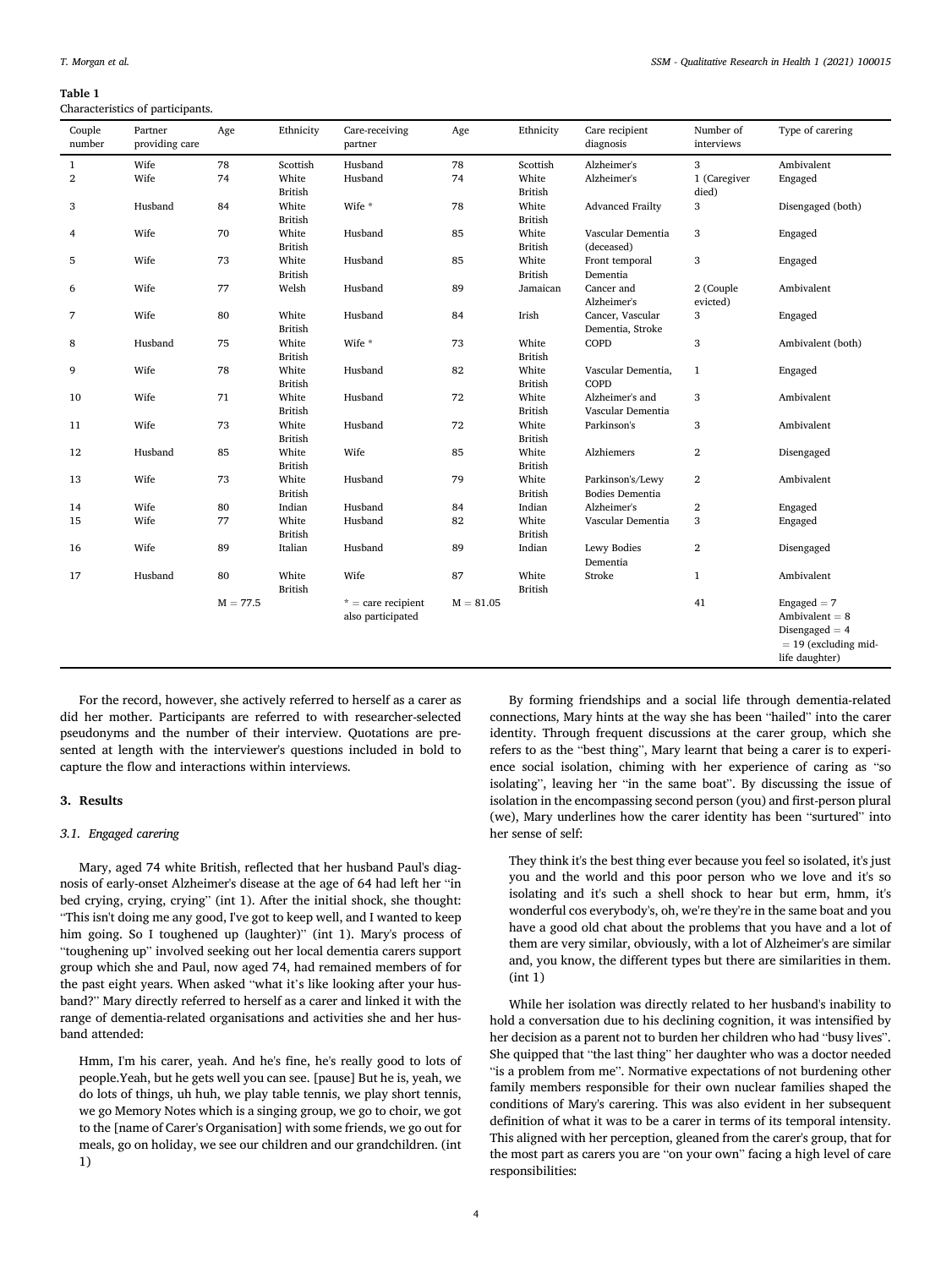#### What do you think to being carer means?

Being available 24 hours a day to do all the things that need to be done (laughter).

#### Have you had any problem like adopting that term, or?

No, like I'm his wife and that's what wives would do, isn't it? So, it's not, you know, it's not a title, it's just something a wife erm, would help a husband do because, you

know, take them on for better, for worse and hopefully he will do the same for me

#### (laughter)(int 1).

Mary's definition also incorporated her view that the carer identity was an inevitable extension of her wifely duties reasoning: "that's what wives would do isn't it?". Such wifely tasks had changed throughout the course of her husband's advancing dementia. While Mary spoke at length about Paul's generosity as a husband, father and boss, referring to him as "Mr King-fix-it", she also recognised that he now did "nothing" around the house or for himself. Mary and Paul had a traditionally gendered heterosexual relationship where she had been a housewife and he the breadwinner, meaning she had always been responsible for daily household activities. Being in charge of her "directing" her husband in all matters of his personal care was a discomforting new experience that changed the relationship hierarchy. It also translated into more daily care. Laughing ironically, she exclaimed it "t [ook] a lot of effort" to ensure her husband looked so dapperly dressed; something he was known for at the carer group. It was at this point she returned to the narrative she begun with about how to keep caring she had to: "stay well (laughter)". The discursive limits of her "will to health" were laid bare a month after this interview when Mary's daughter informed us that Mary had had a brain haemorrhage from an aneurysm whilst out at dinner with Paul and two friends. She had died shortly after. Her daughter in a telephone conversation put her death down to "the stress of caring". Mary's carer identification as a process of "toughening up" had unforeseen consequences, serving as a shell shock for all involved.

#### 3.2. Ambivalent carering

Charles, white British 80, had been caring for his wife Dolores, 87, for the last eight years since her severe stroke that left Dolores wheelchairbound, incontinent and able to communicate only through her facial expressions. Charles, who was one year into his remission from prostate cancer, was supported by a team of three privately-paid for health care assistants and two involved step-daughters. While formally registered and recognised as a carer - with the card to prove it - he nevertheless felt that it was an "awkward" fit that did not square with his internal view of self:

I have to say because of the circumstances I'm a full time carer I feel quite awkward actually. I am who I am and I'm looking after my wife and the title is not relevant

although it's true it's what I am. And I'm registered as a carer I'm with an organisation in [West London]. And I carry a red card (int 1).

Underpinning his continued use of the carer identity appeared his hope for improved access to health care for himself and Dolores. Nevertheless, the luke-warm response to his using the term at the G.P. surgery intensified his ambivalent identification:

I'm officially a carer. Don't think of myself as that really unless it crops up in conversation and we're very lucky with our medical practice up the road never have to wait too long for an appointment. And I say to them, "am I registered as a carer because I gather if you are you get precedence if necessary", and they said "well I don't know whether you are and anyway you don't get precedence" and I thought you did but again I don't go around thinking I'm a carer (int 1).

Charles acknowledged that much of his feelings about his carer identity were unintentionally formed, summarised in his statement that "I don't go around thinking I'm a carer". On reflection, prompted by the interviewing context, Charles felt that his ambivalence related to his dislike for the way the carer identity redefined his relationship. It hurt Charles to undermine Dolores's position as the care-provider in her household by rendering her the "caree". At seven years her junior, he had always been her "toy boy" and had been "just assumed as an extra plate to fill" when they married later in life. So to avoid affronting her womanhood and her identity as an "intelligent lady", he did not identify as a carer in her presence:

### And if you're the carer does that make her the cared-for in terms of the terminology?

Is she the caree I don't know I hate to think of her having to accept, it makes me very, very sad because as I said before, for a really intelligent lady who now can't communicate properly, …you know she used to get really very angry when I used to wipe her mouth after food she now accepts it. And that hurts me for her because she shouldn't have to accept that she should be able to do it herself and it makes me cry … And having somebody to, particularly your husband, to do things which you used to be able to do yourself (int 1).

Being a carer also presented challenges to his masculinity, as he was involved in the intimate dirty work of toileting etc. That men do not typically do. Charles shrugged off this cultural baggage describing caring for Dolores as a habitual practice which he had grown competent at due to necessity. He explained that he was frequently met with intrigue or confusion by others, particularly women carers, which he found "strange":

I don't know it just happened as I said earlier on I didn't think twice about it, I was going to have to do it, don't enjoy it but it's part of life now the more you do things that are part of life the more you get used to them but as I said before a lot of people seem to think that it's not the man's job "aren't you good for doing it"[mimicking a woman's voice]. I think strange (int 1).

Charles felt that caring had made him more emotional making him "cry at anything". However, he felt that his enhanced emotional sensitivity made his care superior to the female formal paid carers:

#### What would being a carer involve?

I think what we've been talking about it's physical and emotional both sides of it. But the emotional side is because we're married and the love element comes into it, respect friendship all these elements, but if I was employed as a carer like [HCA's name] … I would probably take a long time to get the emotion, because there's how many patients, clients whatever they're called, service users, are they seeing every day fourteen easily (int 1).

This differential in physical and emotional support perhaps links to why he continued to claim the mantle as her "primary carer" so as to indicate that Dolores's care always included the "love element", despite the carer identity never thoroughly permeating his sense of self. Ultimately, Charles was content with bending his identity situationally if it meant that he could achieve his goal of "being carried out of the house in a double coffin" with his "intelligent lady" when their time came.

#### 3.3. Disengaged carering

At their first interview John, white British 85, was referred to the study by a G.P. as being the carer for his wife Betty, 79, whose limited mobility and abscessed leg had led to her G.P. diagnosis of advanced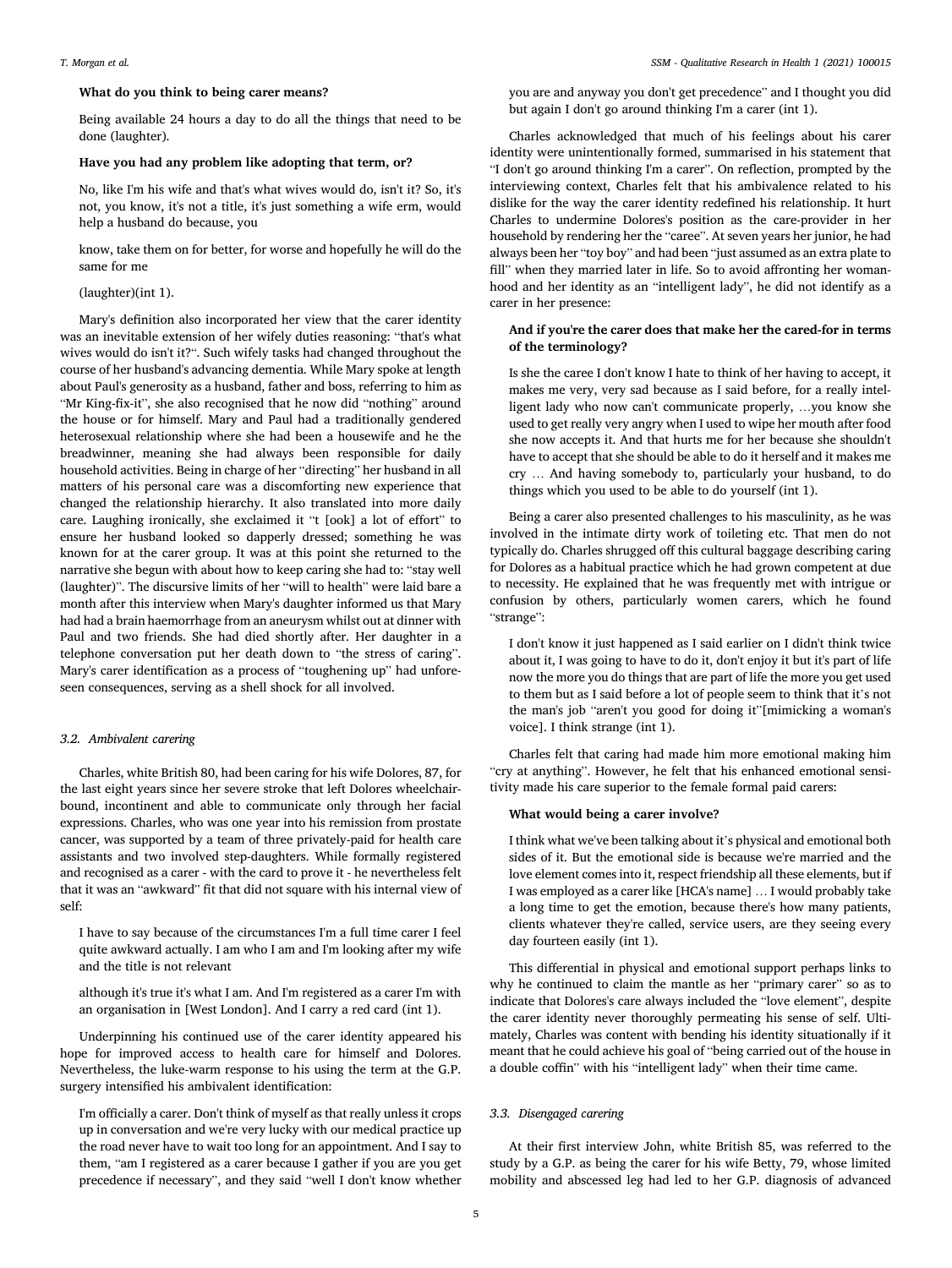frailty. John's mobility was not much better, however, so much of their daily life involved pottering around their small council bungalow. Betty and John embarked on slightly different responses concerning their carer identity, though both showed awareness of it and reluctance to apply it to themselves:

#### What do you think about the label carer?

Betty: Uh huh, yeah some people –

John: Well, yes, there is.

Betty: to look after each other, so they are both carers. Yeah. They can work it.

John: There is a girl up the road, isn't there, Betty?

Betty: Yeah.

John: [Betty]'s got bad legs and a little girl who lives, that's the advantage of being in this set up, erm, she, her friend drives her now because Betty can't drive, so, you know, she helps that way and you find, I suppose when you live in a town, if, erm, you know, you get to know people, I think that's the main, for us anyway, it's getting to know people – [pause]- and helping one another, you know - if you need it, if you need help but the, erm, and the clubs as well, like the over-60s, but erm, you know, meeting people but while you, while you keep your health, being able to go out and meet people -

Betty: and talk to people and yeah (int 1).

Fundamental to their discussions of care was the importance of taking personal responsibilities for one's own health and building up social networks to "work it" so they could remain independently home with the occasional instrumental support of neighbours. Notably, John conceded that much of the community groups relied on being able to "go out and meet people" which neither were able to do currently. Nevertheless, both remained remarkably optimistic, describing how they were attempting to "make do and mend" (int 1). This phrasing, redolent of the British war logic, fit into the couple's detailed reflections of having to ration as children during World War II. Their notions of self-sufficiency similarly inflected their understandings of care, with the only task Betty conceded that John helped her with was breakfast:

How did he look after you?

Betty: He did the cooking didn't you made lovely scrambled egg better than I could make.

John: Well you always burn the saucepan.

Were there any other ways you had to help?

John: No. Because you sat in the chair most of for about a year didn't you?

Betty: I hobbled about I need I'm not one for sitting for hours in a chair but I like to potter on (int 3).

This passage also indicates Betty and John's attempt to communicate the egalitarian nature of their household management. This dynamic was also evident in their equal turn taking during the interview where they added to eachothers reminesences of their long marriage and life working together running youth hostels. Their mutual attempts to highlight how they were attempting to self-manage their own health in order to take the strain off the other may also reflect subtle forms of self-silencing and minimising need to promote solidarity. Notably this is something they held-fast to across all three interviews.

John's diagnosis of terminal bowel cancer, with six months to live, between the first and second interview could have been a significant turning point in the couple's carering story. Their narrative remained one of in John's words of "muddl [ing] through" (int 2) though John quipped when Betty was out of the room that they were now "babysitting each other". For the most part, Betty successfully steered the conversation away from John's despondency toward a radically hopeful outcome which meant their identity as a couple remained intact:

And you can like if you shower all by yourself? And stuff in terms of it doesn't …

John: They don't let you go from the hospital 'til you've got to show 'em you can work with the bag on. Do that.

Do you find you have to help out?

Betty: No I mean he's done it, I mean I would do if I had to but he

seems to cope alright don't you?

John: Mm. Don't know. Done the first bit couldn't do all of it cos I was too old and too frail.

Betty: But there's a lady on the television and she had breast cancer and she had radiotherapy. I suppose they try that don't they first if they think they can do it with it.

John: Need to just get some more fire radio.

Betty: [pause] just keep going John. did I tell you I fell out of bed? (int 3).

Betty crafted an account where illness was something to be overcome rather than a formidable obstacle by appealing to cultural imperatives to stay optimistic gleaned from the mainstream media. Ironically, Betty's narrative pivot deployed to express their control over the situation in fact underscored their vulnerability. Betty continued the above passage by explaining she had to wait 2 h for the ambulance to arrive at their remote village. When asked, "what did you do when she was on the ground?", John responded:

John: I don't know suppose I got down and had my normal cup of tea.

Betty: Did you? Left me. [pause] No but you kept saying "do you want a cup of tea" I said "no thanks" but he just couldn't do anything (int 3).

That John "couldn't do anything" in Betty's time of need showed how the process of carer identification was bound up with the changing abilities of each to care for their own and each other's bodies. Precisely because of these changes, it became even more important for Betty and John to preserve their identity as a self-sufficient couple. For them this necessitated with the disengagement from the carer identity. They perfered radical hope, summarised aptly by Betty's sign-off of their third interview where she turned to John and said:"we're fine the sun's shining isn't it here? You're alright love" (int 3).

#### 4. Discussion

So while the hunt for carers is on, is it appropriate? Exploring the narrative accounts of older partners providing end-of-life care, we suggest that while the carer identity might be used by some, or atleast sometimes; it is not appropriate for all. Indeed, requiring people to identify as such might conflict with important coping strategies partners have put in place to sustain caring as well as being a barrier to accessing available support services. This analysis raises important questions about the centrality of carer identification at the heart of health and social care policies internationally. In doing so we support growing calls to identify alternative strategies to support people involved in caring ([Funk, 2019\)](#page-7-11).

### 4.1. What this paper adds

The first key contribution of this paper makes is to introduce carer identification as a discursive practice we term "carering". Through interacting with carer organisations and health care professionals, participants encountered broader carers discourses and their imperatives to self-identify. However, these discourses were only embodied when participants felt that the qualities assigned to being a carer, such as experiencing social isolation and providing 24/7 care, reflected their own personal experience [\(Hall, 2000](#page-7-35)). To this end, being a spouse need not necessarily conflict with being a carer as has been previously mooted ([Molyneaux et al., 2011;](#page-7-17) [Turner et al., 2016](#page-7-18)). Participants embraced a fluid understanding of identity which transformed over time in relation to their own understanding of their context and material changes to their own and partner's physical health. Interestingly, we identified a case where someone identified as a carer but was attempting to back away from it: challenging the deterministic trajectory offered by Caregiving Identity Theory [\(Montgomery](#page-7-31) & [Kosloski, 2009](#page-7-31)).

In line with previous studies, normative expectations around familial care were fundamental in influencing carering. Novelly, we observed that older husband's fear of compromising their wive's femininity and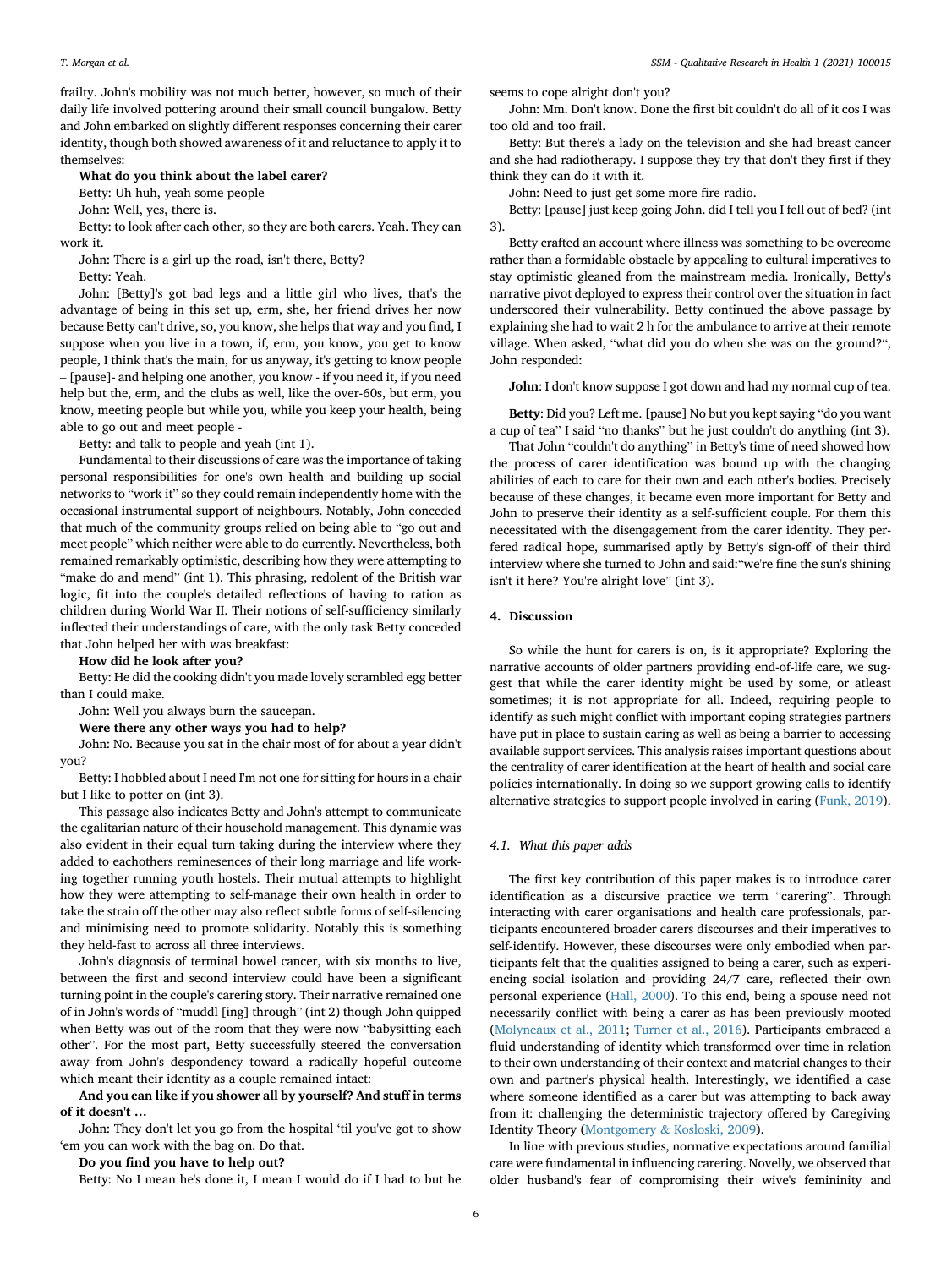position in the domestic setting shaped whether and when older men engaged as "carers". This adds to previous findings that older men engage in caring as a way to reciprocate care received by their wife across their life-course ([Milne](#page-7-30) & [Hatzidimitriadou, 2003](#page-7-30)). We add that older men's minimisation of their caring identity, at least in front of their wife, was part of this reciprocity. We also observed that carering frequently occurred on an unconscious, or at least unintentional, level (as gender and heterosexuality also tend to) with their logic of identification only brought forth and explicitly reflected on when they were requested to in the research context [\(Butler, 1995](#page-7-39)). This is another reason why it is perferable to view "carer" as a discursive practice rather than a quality of a cognisant "knowing subject" as in much of the current literature ([Eifert](#page-7-10) [et al., 2015](#page-7-10); [Funk, 2019](#page-7-11)). As researchers we must reflexively consider our role in this carering process, and resist making claims about participant's identities ipso facto. To do so, researchers could use more inclusive practice-orientated language about caring not "carer" in our recruitment, analysis and presentation of findings.

The second key contribution of this study is the exploration of older partners who partially or consistently disengaged from carering. This finding fits recent studies questioning the orthodoxy that carer identification as an inherently emerging identity [\(Beatie et al., 2021](#page-7-22); [Henderson,](#page-7-19) [2001\)](#page-7-19). Contrary to previous theories ([Montgomery](#page-7-31) & [Kosloski, 2009\)](#page-7-31), neither lack of awareness about the carer term and/or newness to caregiving could sufficiently account for their lack of use of the identity ([O'Connor, 2007](#page-7-33)). We posit that such disengagement with the carer identity was related to a wider protective strategy of self-and-partner preservation. This process has analogies to the concept of disidentification in queer scholarship [\(Munoz, 1999\)](#page-7-64). This tactic has been identified as a way family members manage threats to their older care-recipients health ([Knowles et al., 2016\)](#page-7-20). Previous research has found that frail older adults use this strategy to manage the challenges of daily life [\(Nicholson, Meyer, Flatley, Holman,](#page-7-65) & [Lowton, 2012;](#page-7-65) [Wiles, Mis](#page-8-5)[kelly, et al., 2019](#page-8-5)), and consultations about advanced care planning with health care professionals [\(Etkind, Lovell,](#page-7-66) & [Nicholson, 2019](#page-7-66)). By focusing on frail older people providing care, we marry these insights of these studies and contribute much-needed insight into the way carer identity shaped coping strategies [\(Corden](#page-7-43) & [Hirst, 2011\)](#page-7-43). By emphasizing their marital identity and stressing the things they could for themselves, and underplaying situations of dependency, participants fashioned a positive "persistent present" which strove to normalise and downplay changes ([Greenwood, Pound, Brearley,](#page-7-67) & [Smith, 2019](#page-7-67); [Nich](#page-7-65)[olson et al, 2012](#page-7-65)). We suggest that such therapeutic plotlines ([Frank,](#page-7-52) [2010;](#page-7-52) [Mattingly, 2014\)](#page-7-68) that reject the carer identity are particularly important for those experiencing poor health and managing threats to their own independence: in other words, precisely the "vulnerable" oldest-old people whom policy-makers and health care professionals want to reach through the carer identification drive.

#### 4.2. Contribution for practice

By clarifying the nature of carer identification practices, this paper provides theoretical justification for alternative identification strategies to help locate and support people involved in caring. We suggest a twotierred approach is advisable to capture the diversity of caring experiences. For those who identify as carers, health and social care professionals need to ensure that the resourcing and infrastructures are sufficient so that when older partners seek help, they receive it. Evidence presented here indicates that formal care is not currently meeting the preferences of older partners as in the second example above, where the lack of awareness of carers' entitlements by his G.P. actually deepened his ambivalence around whether he ought to pursue the carer identity. This finding aligns with conclusions of a recent scoping review that interest in carer awareness in policy has not necessarily resulted in tangible improvements in support for older carers ([Henwood, Larkin,](#page-7-69) & [Milne,](#page-7-69) [2017\)](#page-7-69). A starting point for improving the context of care should be thinking about what systems are needed to improve older partners

material needs and physical and emotional competencies to sustain them in their caring roles. Addressing social isolation must be an important first step as this analysis and previous research [\(Greenwood et al., 2019\)](#page-7-67) has identified it as a major concern of self-identifying carers. We add that it has become part of the informal definition of what it means to be a carer. Befriending services for those looking after a partner might be a fruitful first step ([Wiles, Morgan, et al., 2019\)](#page-8-6) and would particularly helpful for individuals who can not attend conventional carer groups due to caregiving demands or their own physical ill health. Such regular social check-ins particularly over the telephone are perhaps even more pressing in the COVID-19 context whereby social distancing measures and safe-guarding requirements have made caring acutely socially isolating and lonely ([Jones, Jopling,](#page-7-70) & [Kharicha, 2021\)](#page-7-70).

For partners who either actively or implicitly reject the carer identity, we recommend focusing on couples as the joint unit of care rather than viewing their needs individually. This aligns with the shift to thinking about relationship-based care which is receiving increasing attention in chronic care and palliative care models ([Ate](#page-6-3)s¸ [et al., 2018;](#page-6-3) [McCarthy,](#page-7-71) [Lyons, Schellinger, Stapleton,](#page-7-71) & [Bakas, 2020](#page-7-71); [Wadham et al., 2016\)](#page-8-3). This could be practically achieved in primary and secondary care by ensuring that every time either partner comes into the system, they are asked about their own and their partners needs ([Ewing, Austin, Jones,](#page-7-72) & [Grande, 2018](#page-7-72)). Health care professionals could then follow-up with couples at regular intervals by proactively offering G.P. and/or nurse appointments ([Ewing et al., 2018\)](#page-7-72). Linking of older couple's health and social care clinical files, with their consent, might also help ensure couple's support and health needs are met irrespective of whether one, both, or neither identify as "carers". This would help promote couple's self-preservation strategies whilst ensuring that they do not slip through the cracks.

#### 5. Conclusion

This paper raises important questions about the centrality of carer identification at the heart of health and social care policies internationally. This paper introduces the concept "carering" to highlight how carer identification is a discursive practice involving a range of external and internal motivating factors. This paper presents in-depth narrative case studies which illustrate how the carer identity is unevenly taken up by older partners involved in care, with some disengaging with the identity completely. In order to best support people providing care, particularly those in precarious situations, we need to identify alternative strategies of engagement that do not require people to first identify as a "carer" in order to qualify for support and care.

## Ethical approval

Ethics approval was attained from the University of Cambridge Psychology Ethics Board: PRE. 2018.057 and NHS research ethics committee: 18/NW/0858.

#### Declaration of competing interest

N/A.

#### <span id="page-6-1"></span>References

- <span id="page-6-3"></span>[Adams, T. \(2002\). The construction of identity in the accounts of informal carers for](http://refhub.elsevier.com/S2667-3215(21)00015-9/sref1) people with dementia. [Education and Ageing, 17](http://refhub.elsevier.com/S2667-3215(21)00015-9/sref1)(2), 237–[255.](http://refhub.elsevier.com/S2667-3215(21)00015-9/sref1)
- <span id="page-6-2"></span>[Ate](http://refhub.elsevier.com/S2667-3215(21)00015-9/sref2)ş[, G., Ebenau, A. F., Busa, C., Csikos, A., Hasselaar, J., Jaspers, B.,](http://refhub.elsevier.com/S2667-3215(21)00015-9/sref2) ... Radbruch, L. (2018). "Never at ease"[: Family carers within integrated palliative care: A](http://refhub.elsevier.com/S2667-3215(21)00015-9/sref2) [multinational, mixed method study.](http://refhub.elsevier.com/S2667-3215(21)00015-9/sref2) BMC Palliative Care, 17(1), 1–[11](http://refhub.elsevier.com/S2667-3215(21)00015-9/sref2).
- <span id="page-6-0"></span>Austin, J. L. (1975). [How to do things with words: The william james lectures](http://refhub.elsevier.com/S2667-3215(21)00015-9/sref3). Oxford: Oxford [University Press.](http://refhub.elsevier.com/S2667-3215(21)00015-9/sref3)
- [Barnes, M. \(2011\). Caring responsibilities: The making of citizen carers. In J. Newman, &](http://refhub.elsevier.com/S2667-3215(21)00015-9/sref4) E. Tonkens (Eds.), [Participation, responsibility and choice. Summoning the active citizen in](http://refhub.elsevier.com/S2667-3215(21)00015-9/sref4) European welfare states[. Amsterdam: University of Amsterdam Press](http://refhub.elsevier.com/S2667-3215(21)00015-9/sref4).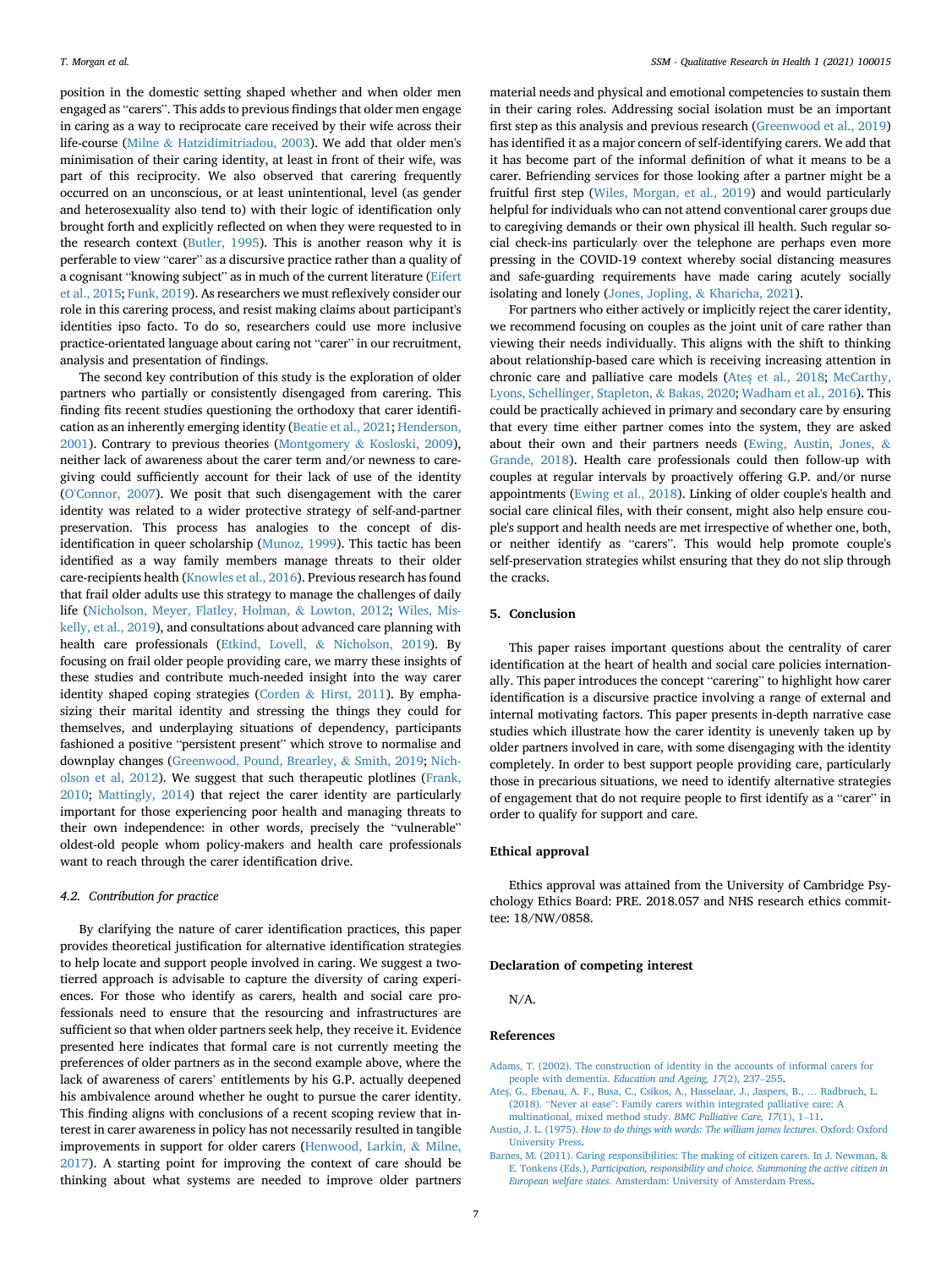- <span id="page-7-22"></span>[Beatie, B., Mackenzie, C., Funk, L., Davidson, D., Koven, L., & Reynolds, K. \(2021\).](http://refhub.elsevier.com/S2667-3215(21)00015-9/sref5) [Caregiver identity in care partners of persons living with mild cognitive impairment.](http://refhub.elsevier.com/S2667-3215(21)00015-9/sref5) [Dementia](http://refhub.elsevier.com/S2667-3215(21)00015-9/sref5), 1–[17](http://refhub.elsevier.com/S2667-3215(21)00015-9/sref5).
- <span id="page-7-54"></span>[Blue, S., Shove, E., Carmona, C., & Kelly, M. \(2014\). Theories of practice and public](http://refhub.elsevier.com/S2667-3215(21)00015-9/sref6) [health: Understanding \(un\)healthy practices.](http://refhub.elsevier.com/S2667-3215(21)00015-9/sref6) Critical Public Health, 26(1), 36-[50.](http://refhub.elsevier.com/S2667-3215(21)00015-9/sref6)
- <span id="page-7-61"></span>[Braun, V., & Clarke, V. \(2019\). To saturate or not to saturate? Questioning data saturation](http://refhub.elsevier.com/S2667-3215(21)00015-9/sref7) [as a useful concept for thematic analysis and sample-size rationales.](http://refhub.elsevier.com/S2667-3215(21)00015-9/sref7) Qualitative [Research in Sport, Exercise and Health](http://refhub.elsevier.com/S2667-3215(21)00015-9/sref7), 1–[16.](http://refhub.elsevier.com/S2667-3215(21)00015-9/sref7)
- <span id="page-7-23"></span>[Broady, T. \(2015\). The carer persona: Masking individual identities.](http://refhub.elsevier.com/S2667-3215(21)00015-9/sref8) Persona Studies, 1(1), [65](http://refhub.elsevier.com/S2667-3215(21)00015-9/sref8)–[75](http://refhub.elsevier.com/S2667-3215(21)00015-9/sref8).
- <span id="page-7-48"></span>[Bury, M. \(2001\). Illness narratives: Fact or](http://refhub.elsevier.com/S2667-3215(21)00015-9/sref9) fiction? Sociology of Health & [Illness, 23](http://refhub.elsevier.com/S2667-3215(21)00015-9/sref9)(3), [263](http://refhub.elsevier.com/S2667-3215(21)00015-9/sref9)–[285](http://refhub.elsevier.com/S2667-3215(21)00015-9/sref9).
- <span id="page-7-38"></span>Butler, J. (1992). The psychic life of power[. California: Stanford University Press](http://refhub.elsevier.com/S2667-3215(21)00015-9/sref10).
- <span id="page-7-39"></span>[Butler, J. \(1995\). Melancholy gender - refused identi](http://refhub.elsevier.com/S2667-3215(21)00015-9/sref11)fication. Psychoanalytic Dialogues, 5[\(2\), 165](http://refhub.elsevier.com/S2667-3215(21)00015-9/sref11)–[180](http://refhub.elsevier.com/S2667-3215(21)00015-9/sref11).
- <span id="page-7-24"></span>[Carduff, E., Finucane, A., Kendall, M., Jarvis, A., Harrison, N., Greenacre, J., et al. \(2014\).](http://refhub.elsevier.com/S2667-3215(21)00015-9/sref12) [Understanding the barriers to identifying carers of people with advanced illness in](http://refhub.elsevier.com/S2667-3215(21)00015-9/sref12) [primary care: Triangulating three data sources.](http://refhub.elsevier.com/S2667-3215(21)00015-9/sref12) BMC Family Practice, 15, 48–[58](http://refhub.elsevier.com/S2667-3215(21)00015-9/sref12).
- <span id="page-7-40"></span>Carers, U. K. (2015). [Caring into later life: The growing pressures on older carers](http://refhub.elsevier.com/S2667-3215(21)00015-9/sref13). London: [Carers UK](http://refhub.elsevier.com/S2667-3215(21)00015-9/sref13).
- <span id="page-7-51"></span>[Chase, S. E. \(2017\). Narrative inquiry: Toward theoretical and methodological maturity.](http://refhub.elsevier.com/S2667-3215(21)00015-9/sref14) In L. Denzin (Ed.), [Sage handbook of qualitative research](http://refhub.elsevier.com/S2667-3215(21)00015-9/sref14) (5th ed.). London: Sage [Publications.](http://refhub.elsevier.com/S2667-3215(21)00015-9/sref14)
- <span id="page-7-13"></span>[Coeling, H. V., Biordi, D. L., & Theis, S. L. \(2004\). Negotiating dyadic identity between](http://refhub.elsevier.com/S2667-3215(21)00015-9/sref15) caregivers and care receivers. [Journal of Nursing Scholarship, 35](http://refhub.elsevier.com/S2667-3215(21)00015-9/sref15)(1), 21–[25](http://refhub.elsevier.com/S2667-3215(21)00015-9/sref15).
- <span id="page-7-43"></span>[Corden, A., & Hirst, M. \(2011\). Partner care at the end-of-life: Identity, language and](http://refhub.elsevier.com/S2667-3215(21)00015-9/sref16) characteristics. [Ageing and Society, 31](http://refhub.elsevier.com/S2667-3215(21)00015-9/sref16), 217–[242](http://refhub.elsevier.com/S2667-3215(21)00015-9/sref16).
- <span id="page-7-26"></span>[Dassel, K., & Carr, D. \(2016\). Does dementia caregiving accelerate frailty? Findings from](http://refhub.elsevier.com/S2667-3215(21)00015-9/sref17) [the health and retirement study.](http://refhub.elsevier.com/S2667-3215(21)00015-9/sref17) The Gerontologist, 56(3), 444–[450.](http://refhub.elsevier.com/S2667-3215(21)00015-9/sref17)
- <span id="page-7-10"></span>[Eifert, E., Adams, R., Dudley, W., & Perko, M. \(2015\). Family caregiver identity: A](http://refhub.elsevier.com/S2667-3215(21)00015-9/sref18) literature review. [American Journal of Health Education, 46](http://refhub.elsevier.com/S2667-3215(21)00015-9/sref18), 357–[367.](http://refhub.elsevier.com/S2667-3215(21)00015-9/sref18)
- <span id="page-7-66"></span>[Etkind, S. N., Lovell, N., Nicholson, C. J., Higginson, I. J., & Murtagh, F. \(2019\). Finding a](http://refhub.elsevier.com/S2667-3215(21)00015-9/sref19) 'new normal' [following acute illness: A qualitative study of in](http://refhub.elsevier.com/S2667-3215(21)00015-9/sref19)fluences on frail older [people's care preferences.](http://refhub.elsevier.com/S2667-3215(21)00015-9/sref19) Palliative Medicine, 33(3), 301–[311.](http://refhub.elsevier.com/S2667-3215(21)00015-9/sref19)
- <span id="page-7-72"></span>[Ewing, G., Austin, L., Jones, D., & Grande, G. \(2018\). Who cares for the carers at hospital](http://refhub.elsevier.com/S2667-3215(21)00015-9/sref20) [discharge at the end of life? A qualitative study of current practice in discharge](http://refhub.elsevier.com/S2667-3215(21)00015-9/sref20) [planning and the potential value of using the carer support needs assessment tool](http://refhub.elsevier.com/S2667-3215(21)00015-9/sref20) (csnat) approach. [Palliative Medicine, 32](http://refhub.elsevier.com/S2667-3215(21)00015-9/sref20)(5), 1–[11.](http://refhub.elsevier.com/S2667-3215(21)00015-9/sref20)
- <span id="page-7-52"></span><span id="page-7-34"></span>Foucault, M. (1977). Discipline and punish[. New York: Random House](http://refhub.elsevier.com/S2667-3215(21)00015-9/sref21). Frank, A. W. (2010). [Letting stories breathe: A socio-narratology](http://refhub.elsevier.com/S2667-3215(21)00015-9/sref22). Chicago: University of [Chicago](http://refhub.elsevier.com/S2667-3215(21)00015-9/sref22).
- <span id="page-7-11"></span>Funk, L. (2019). Caregiver identity. In D. Gu, & M. E. Dupre (Eds.), Encyclopedia of gerontology and population aging. Springer Link. [https://doi.org/10.1007/978-3-319-](https://doi.org/10.1007/978-3-319-69892-2) [69892-2](https://doi.org/10.1007/978-3-319-69892-2).
- <span id="page-7-57"></span>[Geddes, A., Parker, C., & Scott, S. \(2017\). When the snowball fails to roll and the use of](http://refhub.elsevier.com/S2667-3215(21)00015-9/sref24) 'horizontal' [networking in qualitative social research.](http://refhub.elsevier.com/S2667-3215(21)00015-9/sref24) International Journal of Social [Research Methodology, 21](http://refhub.elsevier.com/S2667-3215(21)00015-9/sref24)(3), 347–[358.](http://refhub.elsevier.com/S2667-3215(21)00015-9/sref24)
- <span id="page-7-42"></span>[Grande, G., & Ewing, G. \(2019\). Informal/family caregivers. In R. D. MacLeod, & L. Van](http://refhub.elsevier.com/S2667-3215(21)00015-9/sref25) den Block (Eds.), [Textbook of palliative care](http://refhub.elsevier.com/S2667-3215(21)00015-9/sref25) (pp. 967–[984\). Switzerland: Springer](http://refhub.elsevier.com/S2667-3215(21)00015-9/sref25) [International Publishing.](http://refhub.elsevier.com/S2667-3215(21)00015-9/sref25)
- <span id="page-7-37"></span>[Greco, M., & Savransky, M. \(2018\). Foucault's subjectivities. In L. Downing \(Ed.\),](http://refhub.elsevier.com/S2667-3215(21)00015-9/sref26) After [foucault: Culture, theory, and criticism in the 21st century](http://refhub.elsevier.com/S2667-3215(21)00015-9/sref26) (pp. 43–[63\). Cambridge:](http://refhub.elsevier.com/S2667-3215(21)00015-9/sref26) [Cambridge University Press](http://refhub.elsevier.com/S2667-3215(21)00015-9/sref26).
- <span id="page-7-49"></span>[Greenlaugh, T. \(2011\). Narrative based medicine in an evidence based world.](http://refhub.elsevier.com/S2667-3215(21)00015-9/sref27) BMJ, 318[\(7179\), 323](http://refhub.elsevier.com/S2667-3215(21)00015-9/sref27)–[325.](http://refhub.elsevier.com/S2667-3215(21)00015-9/sref27)
- <span id="page-7-62"></span>[Green, J., Willis, K., Hughes, E., Small, R., Welch, N., Gibbs, L., et al. \(2007\). Generating](http://refhub.elsevier.com/S2667-3215(21)00015-9/sref28) [best evidence from qualitative research: The role of data analysis.](http://refhub.elsevier.com/S2667-3215(21)00015-9/sref28) Australian & [New](http://refhub.elsevier.com/S2667-3215(21)00015-9/sref28) [Zealand Journal of Public Health, 31](http://refhub.elsevier.com/S2667-3215(21)00015-9/sref28)(6), 545–[550](http://refhub.elsevier.com/S2667-3215(21)00015-9/sref28).
- <span id="page-7-67"></span>[Greenwood, N., Pound, C., Brearley, S., & Smith, R. \(2019\). A qualitative study of older](http://refhub.elsevier.com/S2667-3215(21)00015-9/sref29) [informal carers' experiences and perceptions of their caring role.](http://refhub.elsevier.com/S2667-3215(21)00015-9/sref29) Maturitas, 124, 1–[7.](http://refhub.elsevier.com/S2667-3215(21)00015-9/sref29)
- <span id="page-7-35"></span>Hall, S. (2000). Who needs '[identity. In P. duGay, J. Evans, & P. Redman \(Eds.\),](http://refhub.elsevier.com/S2667-3215(21)00015-9/sref30) Identity: A reader[. London: Sage Publications](http://refhub.elsevier.com/S2667-3215(21)00015-9/sref30).
- <span id="page-7-32"></span>[Harre, R., Moghaddan, F. M., Cairnie, T. P., Rothbart, D., & Sabat, S. R. \(2009\). Recent](http://refhub.elsevier.com/S2667-3215(21)00015-9/sref31) [advances in positioning theory.](http://refhub.elsevier.com/S2667-3215(21)00015-9/sref31) Theory & [Psychology, 19](http://refhub.elsevier.com/S2667-3215(21)00015-9/sref31)(1), 5–[31.](http://refhub.elsevier.com/S2667-3215(21)00015-9/sref31)
- <span id="page-7-14"></span>[Hayes, J., Boylstein, C., & Zimmerman, M. \(2009\). Living and loving with dementia:](http://refhub.elsevier.com/S2667-3215(21)00015-9/sref32) [Negotiating spousal and caregiver identity through narrative.](http://refhub.elsevier.com/S2667-3215(21)00015-9/sref32) Journal of Aging Studies, 23[, 48](http://refhub.elsevier.com/S2667-3215(21)00015-9/sref32)–[59](http://refhub.elsevier.com/S2667-3215(21)00015-9/sref32).
- <span id="page-7-3"></span>[Heaton, J. \(1999\). The gaze and visibility of the carer: A foucauldian analysis of the](http://refhub.elsevier.com/S2667-3215(21)00015-9/sref33) [discourse of informal care.](http://refhub.elsevier.com/S2667-3215(21)00015-9/sref33) Sociology of Health & [Illness, 21](http://refhub.elsevier.com/S2667-3215(21)00015-9/sref33)(6), 759–[777.](http://refhub.elsevier.com/S2667-3215(21)00015-9/sref33)
- <span id="page-7-19"></span>[Henderson, J. \(2001\).](http://refhub.elsevier.com/S2667-3215(21)00015-9/sref34) 'He's not my carer – he's my husband'[: Personal and policy](http://refhub.elsevier.com/S2667-3215(21)00015-9/sref34) [constructions of care in mental health.](http://refhub.elsevier.com/S2667-3215(21)00015-9/sref34) Journal of Social Work Practice, 15(2), [149](http://refhub.elsevier.com/S2667-3215(21)00015-9/sref34)–[159](http://refhub.elsevier.com/S2667-3215(21)00015-9/sref34).
- <span id="page-7-69"></span>[Henwood, M., Larkin, M., & Milne, A. \(2017\).](http://refhub.elsevier.com/S2667-3215(21)00015-9/sref35) Seeing the wood for the trees. Carer-related [research and knowl- edge: A scoping review](http://refhub.elsevier.com/S2667-3215(21)00015-9/sref35). Milton Keynes: Open University.
- <span id="page-7-4"></span>HM Government. (1995). [Carers \(recognition and services\) Act \(1995\)](http://refhub.elsevier.com/S2667-3215(21)00015-9/sref36). London: HM [Government](http://refhub.elsevier.com/S2667-3215(21)00015-9/sref36).
- <span id="page-7-6"></span><span id="page-7-5"></span>HM Government. (2004). [Carers \(equal opportunities\) Act in](http://refhub.elsevier.com/S2667-3215(21)00015-9/sref37). London: HM Government. HM Government. (2014). Carers Act in[. London: HM Government](http://refhub.elsevier.com/S2667-3215(21)00015-9/sref38).
- <span id="page-7-53"></span>[Holstein, J., & Gubrium, J. \(2002\). Active interviewing. In D. Weinberg \(Ed.\),](http://refhub.elsevier.com/S2667-3215(21)00015-9/sref39) Qualitative [research methods](http://refhub.elsevier.com/S2667-3215(21)00015-9/sref39) (pp. 111–[125\). Oxford: Blackwell Publishers.](http://refhub.elsevier.com/S2667-3215(21)00015-9/sref39)
- <span id="page-7-16"></span>[Hughes, N., Locock, L., & Ziebland, S. \(2013\). Personal identity and the role of](http://refhub.elsevier.com/S2667-3215(21)00015-9/sref40) 'carer' [among relatives and friends of people with multiple sclerosis.](http://refhub.elsevier.com/S2667-3215(21)00015-9/sref40) Social Science & [Medicine, 96](http://refhub.elsevier.com/S2667-3215(21)00015-9/sref40), 78–[85](http://refhub.elsevier.com/S2667-3215(21)00015-9/sref40).
- <span id="page-7-55"></span>[Jarvis, A., & Worth, A. \(2005\). Meeting carers' information needs.](http://refhub.elsevier.com/S2667-3215(21)00015-9/sref41) Community Practitioner, 78[\(9\), 322](http://refhub.elsevier.com/S2667-3215(21)00015-9/sref41)–[326.](http://refhub.elsevier.com/S2667-3215(21)00015-9/sref41)
- <span id="page-7-60"></span>Jen, S., Zhou, Y., & Jeong, M. (2020). "You'll see": Younger women interviewing older women in qualitative research. Journal of Gerontological Social Work, 1-15. [https://](https://doi.org/10.1080/01634372.2020.1769788) [doi.org/10.1080/01634372.2020.1769788](https://doi.org/10.1080/01634372.2020.1769788)
- <span id="page-7-70"></span>Jones, D., Jopling, K., & Kharicha, K. (2021). Loneliness beyond Covid-19 Learning the lessons of the pandemic for a less lonely future.
	- [https://www.campaigntoendloneliness.org/wp-content/uploads/L](https://www.campaigntoendloneliness.org/wp-content/uploads/Loneliness-beyond-Covid-19-July-2021:%20Campaign%20to%20End%20Loneliness) [oneliness-beyond-Covid-19-July-2021: Campaign to End Loneliness](https://www.campaigntoendloneliness.org/wp-content/uploads/Loneliness-beyond-Covid-19-July-2021:%20Campaign%20to%20End%20Loneliness).

<span id="page-7-46"></span>[Kelly, M., & Dickinson, H. \(1997\). The narrative self in autobiographical accounts of](http://refhub.elsevier.com/S2667-3215(21)00015-9/sref44) illness. [The Sociological Review, 45](http://refhub.elsevier.com/S2667-3215(21)00015-9/sref44)(2), 254–[278](http://refhub.elsevier.com/S2667-3215(21)00015-9/sref44).

- <span id="page-7-44"></span>Kleinman, A. (1988). [Illness narratives: Suffering, healing, and the human condition](http://refhub.elsevier.com/S2667-3215(21)00015-9/sref45). New [York: Basic Books.](http://refhub.elsevier.com/S2667-3215(21)00015-9/sref45)
- <span id="page-7-20"></span>Knowles, S., Combs, R., Kirk, S., Griffi[ths, M., Patel, N., & Sanders, C. \(2016\). Hidden](http://refhub.elsevier.com/S2667-3215(21)00015-9/sref46) [caring, hidden carers? Exploring the experience of carers for people with long-term](http://refhub.elsevier.com/S2667-3215(21)00015-9/sref46) conditions. [Health and Social Care in the Community, 24](http://refhub.elsevier.com/S2667-3215(21)00015-9/sref46)(2), 203–[213.](http://refhub.elsevier.com/S2667-3215(21)00015-9/sref46)
- <span id="page-7-21"></span>[Larkin, M. \(2009\). Life after caring: The post-caring experiences of former carers.](http://refhub.elsevier.com/S2667-3215(21)00015-9/sref47) British [Journal of Social Work, 39](http://refhub.elsevier.com/S2667-3215(21)00015-9/sref47), 1026–[1042](http://refhub.elsevier.com/S2667-3215(21)00015-9/sref47).
- <span id="page-7-29"></span>[Larkin, M., Henwood, M., & Milne, A. \(2018\). Carer-related research and knowledge:](http://refhub.elsevier.com/S2667-3215(21)00015-9/sref48) Findings from a scoping review. [Health and Social Care in the Community, 27](http://refhub.elsevier.com/S2667-3215(21)00015-9/sref48), 55–[67.](http://refhub.elsevier.com/S2667-3215(21)00015-9/sref48)
- <span id="page-7-15"></span>[Lennaerts-Kats, H., Ebenau, A., Steppe, M., van der Steen, J., Meinders, M., Vissers, K.,](http://refhub.elsevier.com/S2667-3215(21)00015-9/sref49) et al. (2020). "How long can I carry on?" [the need for palliative care in Parkinson's](http://refhub.elsevier.com/S2667-3215(21)00015-9/sref49) [disease: A qualitative study from the perspective of bereaved family caregivers.](http://refhub.elsevier.com/S2667-3215(21)00015-9/sref49) [Journal of Parkinson's Disease, 10](http://refhub.elsevier.com/S2667-3215(21)00015-9/sref49), 1631–[1642.](http://refhub.elsevier.com/S2667-3215(21)00015-9/sref49)
- <span id="page-7-68"></span><span id="page-7-63"></span>Lincoln, Y., & Guba, E. G. (1985). Naturalistic inquiry[. Newbury Park: Sage Publications](http://refhub.elsevier.com/S2667-3215(21)00015-9/sref50). Mattingly, C. (2014). [Moral laboratories: Family peril and the struggle for a good life](http://refhub.elsevier.com/S2667-3215(21)00015-9/sref51).
- [California: University of California Press.](http://refhub.elsevier.com/S2667-3215(21)00015-9/sref51)
- <span id="page-7-71"></span>[McCarthy, M., Lyons, K., Schellinger, J., Stapleton, K., & Bakas, T. \(2020\). Interpersonal](http://refhub.elsevier.com/S2667-3215(21)00015-9/sref52) [relationship challenges among stroke survivors and family caregivers.](http://refhub.elsevier.com/S2667-3215(21)00015-9/sref52) Social Work in [Health Care, 59](http://refhub.elsevier.com/S2667-3215(21)00015-9/sref52)(2), 91–[107.](http://refhub.elsevier.com/S2667-3215(21)00015-9/sref52)
- <span id="page-7-30"></span>[Milne, A., & Hatzidimitriadou, E. \(2003\).](http://refhub.elsevier.com/S2667-3215(21)00015-9/sref53) "Isn't he wonderful?" Exploring the contribution [and conceptualization of older husbands as carers.](http://refhub.elsevier.com/S2667-3215(21)00015-9/sref53) Ageing International, 28, 389–[407.](http://refhub.elsevier.com/S2667-3215(21)00015-9/sref53)
- <span id="page-7-0"></span>[Ministry of Social Development. \(2019\). Mahi aroha: Carers' strategy action plan. In](http://refhub.elsevier.com/S2667-3215(21)00015-9/sref54) [Wellington: New Zealand government](http://refhub.elsevier.com/S2667-3215(21)00015-9/sref54).
- <span id="page-7-45"></span>Mishler, E. G. (1984). [The discourse of medicine: Dialectics of medical interviews](http://refhub.elsevier.com/S2667-3215(21)00015-9/sref55). New Jersey: [Ablex Publishing Corporation.](http://refhub.elsevier.com/S2667-3215(21)00015-9/sref55)
- <span id="page-7-36"></span>Mol, A., Moser, I., & Pols, J. (2010). [Care in practice: On tinkering in clinics, homes and](http://refhub.elsevier.com/S2667-3215(21)00015-9/sref56) farms[. Columbia: Columbia University Press](http://refhub.elsevier.com/S2667-3215(21)00015-9/sref56).
- <span id="page-7-17"></span>[Molyneaux, V., Butchard, S., Simpson, J., & Murray, C. \(2011\). Reconsidering the term](http://refhub.elsevier.com/S2667-3215(21)00015-9/sref57) 'carer'[: A critique of the universal adoption of the term](http://refhub.elsevier.com/S2667-3215(21)00015-9/sref57) 'carer. Ageing and Society, 31[\(3\), 422](http://refhub.elsevier.com/S2667-3215(21)00015-9/sref57)–[437.](http://refhub.elsevier.com/S2667-3215(21)00015-9/sref57)
- <span id="page-7-31"></span>[Montgomery, R., & Kosloski, K. \(2009\). Caregiving as a process of changing identity:](http://refhub.elsevier.com/S2667-3215(21)00015-9/sref58) Implications for caregiver support. [Journal of the American Society on Aging, 33](http://refhub.elsevier.com/S2667-3215(21)00015-9/sref58)(1), [47](http://refhub.elsevier.com/S2667-3215(21)00015-9/sref58)–[52](http://refhub.elsevier.com/S2667-3215(21)00015-9/sref58).
- <span id="page-7-25"></span>[Morgan, T., Bharmal, A., Duschinsky, R., & Barclay, S. \(2020\). Experiences of oldest-old](http://refhub.elsevier.com/S2667-3215(21)00015-9/sref59) [caregivers whose partner is approaching end-of- life: A mixed-method systematic](http://refhub.elsevier.com/S2667-3215(21)00015-9/sref59) [review and narrative synthesis.](http://refhub.elsevier.com/S2667-3215(21)00015-9/sref59) PLoS One, 15(6), 1–[18.](http://refhub.elsevier.com/S2667-3215(21)00015-9/sref59)
- <span id="page-7-64"></span>Munoz, J. E. (1999). Disidentifi[cations: Queers of color and the performance of politics](http://refhub.elsevier.com/S2667-3215(21)00015-9/sref60). [Minneapolis: University of Minnesota](http://refhub.elsevier.com/S2667-3215(21)00015-9/sref60).
- <span id="page-7-56"></span>[Murray, S., Kendall, M., Carduff, E., Worth, A., Harris, F. M., Lloyd, A., et al. \(2009\). Use](http://refhub.elsevier.com/S2667-3215(21)00015-9/sref61) [of serial qualitative interviews to understand patients](http://refhub.elsevier.com/S2667-3215(21)00015-9/sref61)' evolving experiences and needs. [BMJ, 28](http://refhub.elsevier.com/S2667-3215(21)00015-9/sref61), 339.
- <span id="page-7-7"></span>[National Palliative and End of Life Care Partnership. \(2015\).](http://refhub.elsevier.com/S2667-3215(21)00015-9/sref62) Ambitions for palliative and [end of life care: A national framework for local action 2015](http://refhub.elsevier.com/S2667-3215(21)00015-9/sref62)–[2020](http://refhub.elsevier.com/S2667-3215(21)00015-9/sref62).
- <span id="page-7-1"></span>NHS England. (2019). The NHS long term plan[. London: NHS England](http://refhub.elsevier.com/S2667-3215(21)00015-9/sref63).

<span id="page-7-2"></span>NICE. (2004). [Guidance on cancer services: Improving supportive and palliative care for adults](http://refhub.elsevier.com/S2667-3215(21)00015-9/sref64) with cancer: The manual[. London: National Institute for Clinical Excellence \(NICE](http://refhub.elsevier.com/S2667-3215(21)00015-9/sref64).

- <span id="page-7-8"></span>NICE. (2019). [End of life care for adults:service delivery](http://refhub.elsevier.com/S2667-3215(21)00015-9/sref65). London: National Institute for [Health and Care Excellence](http://refhub.elsevier.com/S2667-3215(21)00015-9/sref65).
- <span id="page-7-65"></span>[Nicholson, C., Meyer, J., Flatley, M., Holman, C., & Lowton, K. \(2012\). Living on the](http://refhub.elsevier.com/S2667-3215(21)00015-9/sref66) [margin: Understanding the experience of living and dying with frailty in old age.](http://refhub.elsevier.com/S2667-3215(21)00015-9/sref66) [Social Science](http://refhub.elsevier.com/S2667-3215(21)00015-9/sref66) & [Medicine, 75](http://refhub.elsevier.com/S2667-3215(21)00015-9/sref66), 1426–[1432](http://refhub.elsevier.com/S2667-3215(21)00015-9/sref66).
- <span id="page-7-33"></span>[O'Connor, D. \(2007\). Self-identifying as a caregiver: Exploring the positioning process.](http://refhub.elsevier.com/S2667-3215(21)00015-9/sref67) [Journal of Aging Studies, 21](http://refhub.elsevier.com/S2667-3215(21)00015-9/sref67)(2), 165–[174](http://refhub.elsevier.com/S2667-3215(21)00015-9/sref67).
- <span id="page-7-27"></span>[Pinquart, M., & S](http://refhub.elsevier.com/S2667-3215(21)00015-9/sref68)ö[rensen, S. \(2003\). Differences between caregivers and noncaregivers in](http://refhub.elsevier.com/S2667-3215(21)00015-9/sref68) [psychological health and physical health: A meta-analysis.](http://refhub.elsevier.com/S2667-3215(21)00015-9/sref68) Psychology and Aging, 18[\(2\), 250](http://refhub.elsevier.com/S2667-3215(21)00015-9/sref68)–[267.](http://refhub.elsevier.com/S2667-3215(21)00015-9/sref68)
- <span id="page-7-47"></span>Polkinghorne, D. (1988). [Narrative knowing and the human sciences](http://refhub.elsevier.com/S2667-3215(21)00015-9/sref69). Albany, NY: State [University of New York Press.](http://refhub.elsevier.com/S2667-3215(21)00015-9/sref69)
- <span id="page-7-50"></span>Riessman, C. K. (2008). [Narrative methods for the human sciences](http://refhub.elsevier.com/S2667-3215(21)00015-9/sref70). Thousand Oaks, C.A: [Sage Publications.](http://refhub.elsevier.com/S2667-3215(21)00015-9/sref70)
- <span id="page-7-58"></span>[Rose, H., & Bruce, E. \(1995\). Mutual care but differential esteem: Caring between older](http://refhub.elsevier.com/S2667-3215(21)00015-9/sref71) couples. In S. Arber, & J. Ginn (Eds.), [Connecting gender and ageing: A sociological](http://refhub.elsevier.com/S2667-3215(21)00015-9/sref71) [approach](http://refhub.elsevier.com/S2667-3215(21)00015-9/sref71) (pp. 114–[128\). Buckingham: Open University Press](http://refhub.elsevier.com/S2667-3215(21)00015-9/sref71).

<span id="page-7-59"></span>[Ryan, T., & McKeown, J. \(2020\). Couples affected by dementia and their experiences of](http://refhub.elsevier.com/S2667-3215(21)00015-9/sref72) [advance care planning: A grounded theory study.](http://refhub.elsevier.com/S2667-3215(21)00015-9/sref72) Ageing and Society, 40(2), 439–[460.](http://refhub.elsevier.com/S2667-3215(21)00015-9/sref72)

- <span id="page-7-28"></span>[Schulz, R., & Beach, S. \(1999\). Caregiving as a risk factor for mortality: The caregiver](http://refhub.elsevier.com/S2667-3215(21)00015-9/sref73) health effects study. [Journal of the American Medical Association, 282](http://refhub.elsevier.com/S2667-3215(21)00015-9/sref73)(23), 2215–[2219.](http://refhub.elsevier.com/S2667-3215(21)00015-9/sref73)
- <span id="page-7-12"></span>Skaff, M., & Pearlin, L. I. (1992). [Caregiving: Role Engulfment and the Loss of Self](http://refhub.elsevier.com/S2667-3215(21)00015-9/sref74) [Gerontologist, 32](http://refhub.elsevier.com/S2667-3215(21)00015-9/sref74), 656–[664.](http://refhub.elsevier.com/S2667-3215(21)00015-9/sref74)
- <span id="page-7-41"></span>The Princess Royal Trust. (2003). [Focus on carers and the NHS: Identifying and supporting](http://refhub.elsevier.com/S2667-3215(21)00015-9/sref75) hidden carers[. Glasgow: The Princess Royal Trust.](http://refhub.elsevier.com/S2667-3215(21)00015-9/sref75)
- <span id="page-7-9"></span>Trust, C. (2018). Identification of carers in GP practices: A good practice document. Carers Trust. [https://carers.org/resources/all-resources/96-identi](https://carers.org/resources/all-resources/96-identification-of-carers-in-gp-practices)fication-of-carers-in-gp-pr [actices](https://carers.org/resources/all-resources/96-identification-of-carers-in-gp-practices).
- <span id="page-7-18"></span>[Turner, M., King, C., Milligan, C., Thomas, C., Brearley, S., Seamark, D.,](http://refhub.elsevier.com/S2667-3215(21)00015-9/sref77) … Payne, S. [\(2016\). Caring for a dying spouse at the end of life:](http://refhub.elsevier.com/S2667-3215(21)00015-9/sref77) 'It's one of the things you